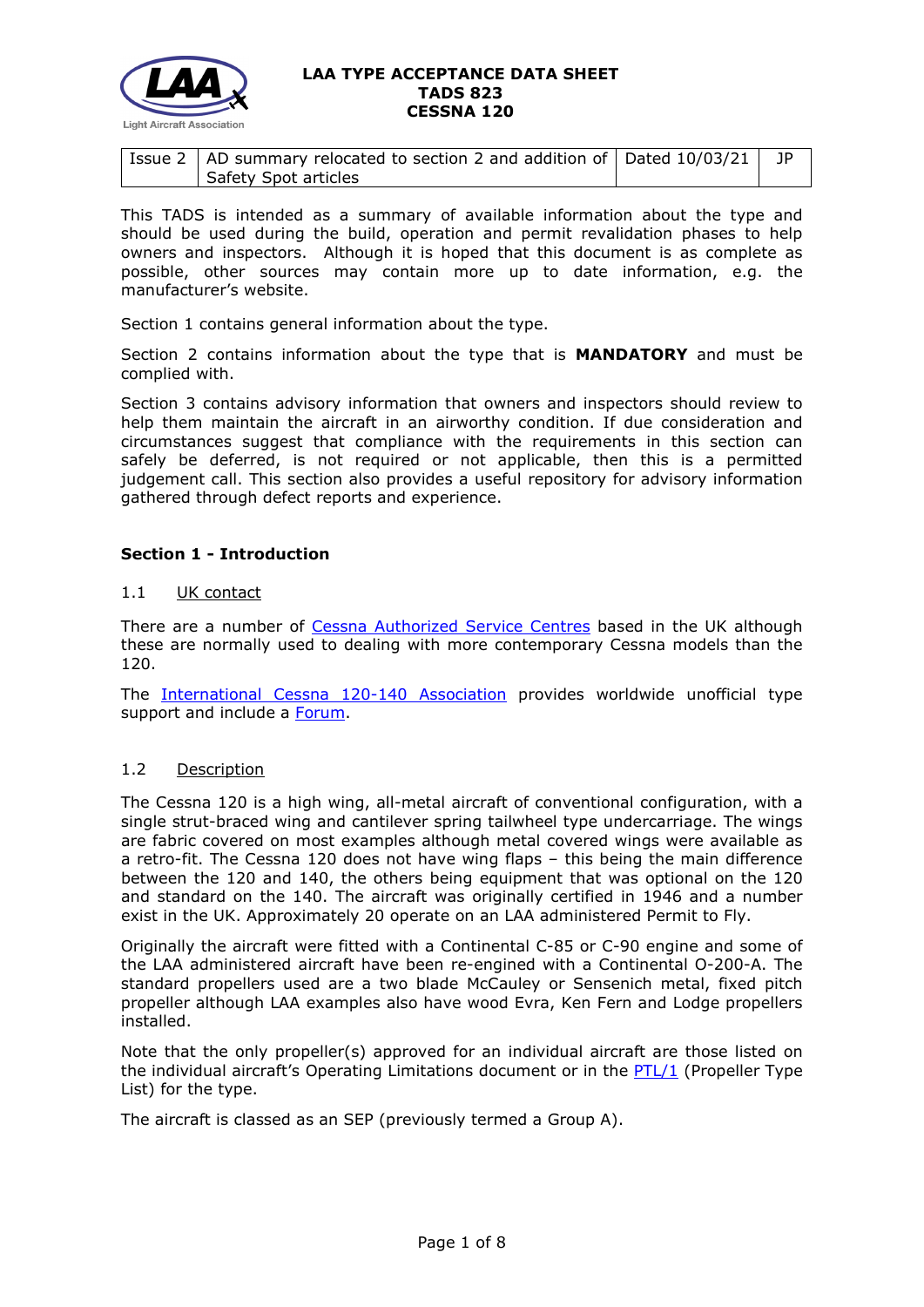

# **Section 2 – Mandatory information for owners, operators and inspectors**

At all times, responsibility for the maintenance and airworthiness of an aircraft rests with the owner. Condition No 3 of a Permit to Fly requires that: *"the aircraft shall be maintained in an airworthy condition".* 

# 2.1 Fast Build Kit 51% Compliance

Not applicable

#### 2.2 Build Manual

Not applicable as the aircraft type was factory built.

## 2.3 Build Inspections

Build inspection schedule: not applicable

Inspector approval codes A-A, A-M or V. An Inspector signing off final inspection also requires 'first flight' endorsement.

#### 2.4 Flight Manual

Each aircraft should have a copy of the [Cessna 120 Operation Manual.](http://www.lightaircraftassociation.co.uk/engineering/TADs/823/Cessna%20120%20Operation%20Manual.pdf)

#### 2.5 Airworthiness Directives

Notes on various Airworthiness Directives can be found in Para 3.4.

| AD No                  | Information<br>Type        | Subject                              | Applicability                    |
|------------------------|----------------------------|--------------------------------------|----------------------------------|
| <b>FAA AD 46-44-01</b> | Airworthiness<br>Directive | Rudder stop bolts                    | $s/n$ 8001 - 9619                |
| <b>FAA AD 46-44-02</b> | Airworthiness<br>Directive | Safety belt bracket<br>reinforcement | s/n 8001 - 9619                  |
| FAA AD 46-44-03        | Airworthiness<br>Directive | Windshield retaining channel         | $s/n$ 8001 - 9619                |
| FAA AD 46-44-04        | Airworthiness<br>Directive | Carburettor hot air ducts            | Up to and including s/n<br>9721  |
| FAA AD 46-44-05        | Airworthiness<br>Directive | Engine mounting bolts                | s/n 8001 - 8517                  |
| FAA AD 47-06-10        | Airworthiness<br>Directive | Aileron carry-through bar            | Up to and including s/n<br>9669  |
| FAA AD 47-06-11        | Airworthiness<br>Directive | Forward doorposts cracks             | s/n 8001 - 8799                  |
| <b>FAA AD 47-26-02</b> | Airworthiness<br>Directive | Wing leading edge rework             | s/n 8000 - 13777                 |
| FAA AD 47-43-01        | Airworthiness<br>Directive | Primer line relocation               | Up to and including s/n<br>11842 |
| FAA AD 47-43-02        | Airworthiness<br>Directive | Fuel selector valve handle           | s/n 8001 - 8480                  |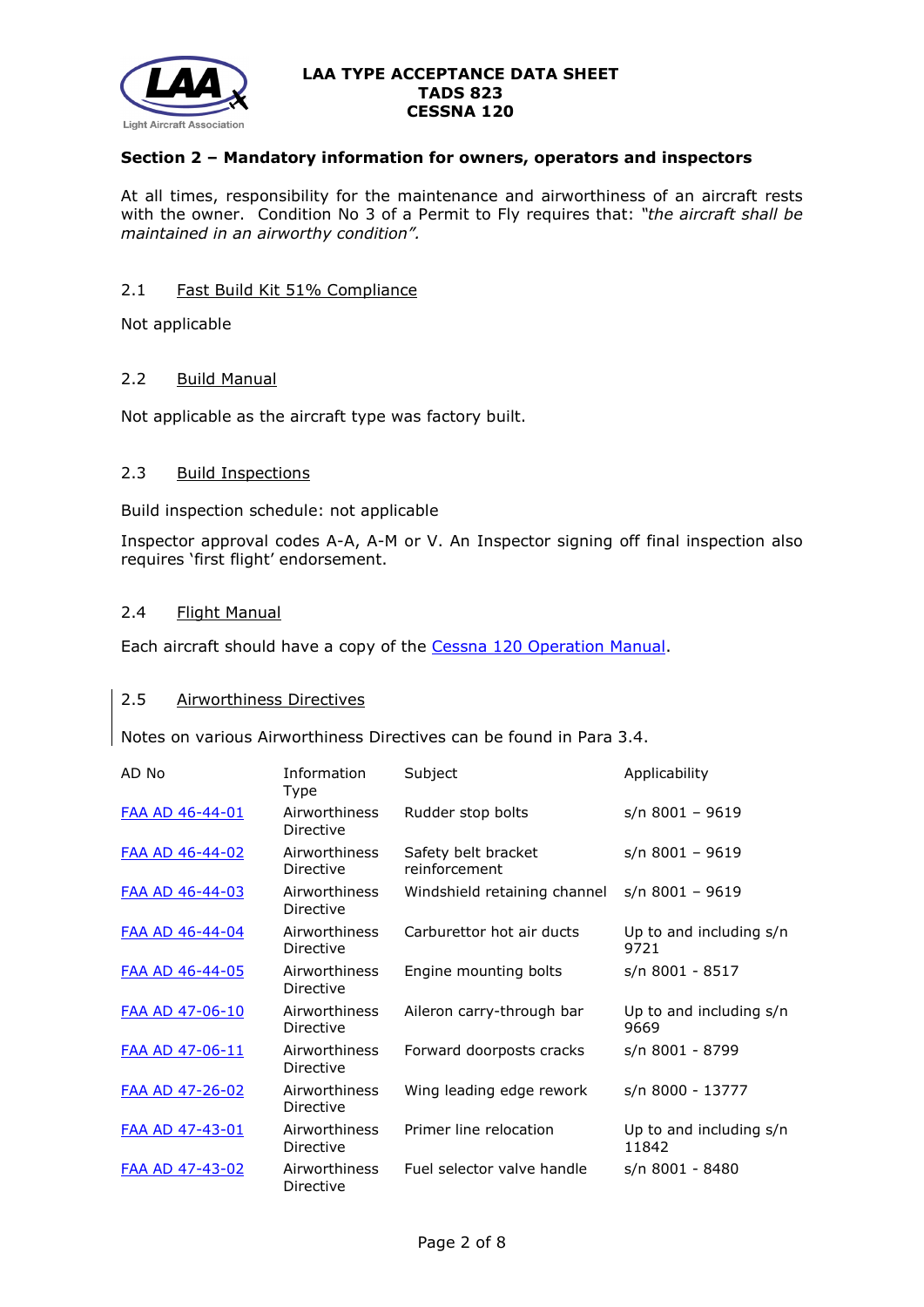

| FAA AD 47-43-03        | Airworthiness<br>Directive | Seaplane spreader struts            | 120 seaplanes operated<br>without spreader struts                                       |
|------------------------|----------------------------|-------------------------------------|-----------------------------------------------------------------------------------------|
| <b>FAA AD 47-43-04</b> | Airworthiness<br>Directive | Rudder control cable horns          | $s/n$ 8001 - 12349                                                                      |
| FAA AD 47-43-05        | Airworthiness<br>Directive | Elevator spar web<br>reinforcement  | s/n 8001 - 13780                                                                        |
| FAA AD 47-43-06        | Airworthiness<br>Directive | Aileron support ribs                | $s/n$ 8001 - 10209                                                                      |
| <b>FAA AD 47-43-08</b> | Airworthiness<br>Directive | Beech R003-201 propeller<br>blades  | 120 equipped with these<br>blades and a C-85                                            |
| FAA AD 47-50-02        | Airworthiness<br>Directive | Fuselage bulkhead                   | Up to and including s/n<br>14289                                                        |
| FAA AD 48-05-04        | Airworthiness<br>Directive | Operator limitations placard        | All s/n                                                                                 |
| FAA AD 48-07-01        | Airworthiness<br>Directive | Stabilizer attaching bolts          | s/n 8001 - 14329                                                                        |
| FAA AD 48-25-02        | Airworthiness<br>Directive | Welded exhaust muffler              | All 120 with Cessna<br>welded exhaust mufflers                                          |
| <b>FAA AD 48-25-03</b> | Airworthiness<br>Directive | Wing drag wire system               | All s/n                                                                                 |
| FAA AD 50-31-01        | Airworthiness<br>Directive | Fin spar reinforcement              | s/n 8001 - 15035<br>without 0.051 reinforcing<br>channel or 0.040<br>reinforcing angles |
| <b>FAA AD 51-21-01</b> | Airworthiness<br>Directive | Rudder rib flanges                  | s/n 8001 - 10650 or<br>other s/n not having P/N<br>0433131 steel<br>reinforcing channel |
| FAA AD 61-25-01        | Airworthiness<br>Directive | Met-Co-Aire landing gear            | All s/n modified with<br>Met-Co-Aire tricycle<br>undercarriage STC                      |
| FAA AD 62-24-03        | Airworthiness<br>Directive | Cabin heat system                   | All s/n with McKenzie<br>Aircraft Repair Inc<br>Lycoming engine<br>installation STC     |
| <b>FAA AD 79-08-03</b> | Airworthiness<br>Directive | Electrical system                   | s/n 8000 - 15075 and<br>15200 - 15724                                                   |
| <b>FAA AD 81-15-03</b> | Airworthiness<br>Directive | Engine inlet air filters            | All s/n with Brackett<br>engine air filter                                              |
| <b>FAA AD 96-09-06</b> | Airworthiness<br>Directive | Air filter assemblies               | All s/n with Brackett<br>engine air filter utilizing<br>a neoprene gasket               |
| FAA AD 96-12-22        | Airworthiness<br>Directive | Full flow engine oil adapter        | All s/n with Cessna<br>engine oil filter adapter<br>installed                           |
| FAA AD 2004-19-01      | Airworthiness<br>Directive | Upper shoulder harness<br>adjusters | s/n 8000 - 15075                                                                        |
| FAA AD 2006-03-08      | Airworthiness<br>Directive | Vacuum pumps                        | All s/n with Aero<br>Advantage ADV211CC or<br>ADV212CW vacuum<br>pumps                  |

The [FAA Airworthiness Directives](http://rgl.faa.gov/Regulatory_and_Guidance_Library/rgAD.nsf/Frameset?OpenPage) database should be checked for new or revised ADs.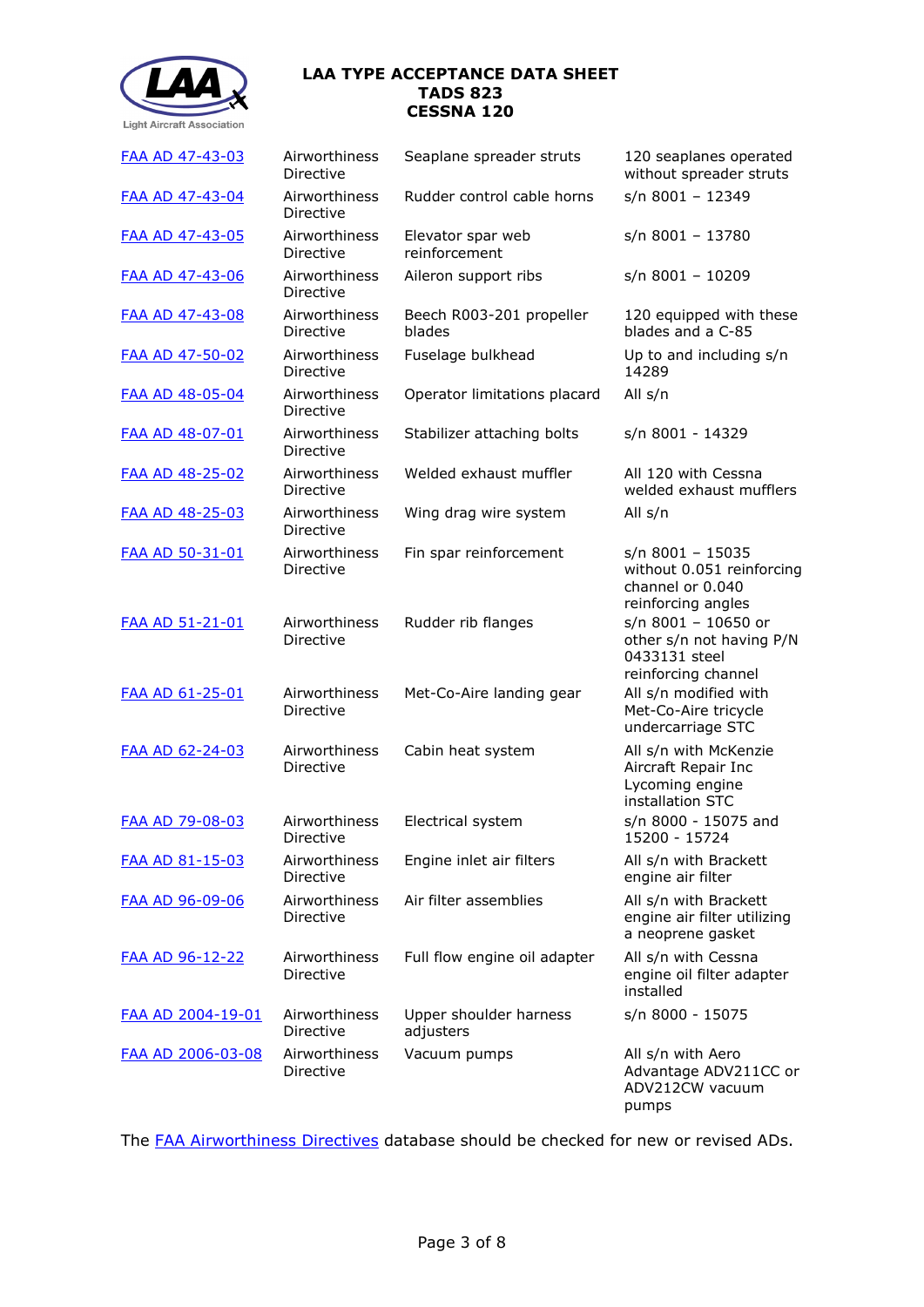

# 2.6 Mandatory Permit Directives

The following MPDs are applicable to this aircraft type:

[MPD 1995-001 R5](http://www.lightaircraftassociation.co.uk/engineering/TADs/823/MPD%201995-001%20R5.pdf) Regarding ex C of A aircraft now operating on a Permit to Fly

Also check the LAA website for MPDs that are non-type specific [\(TL2.22\)](http://www.lightaircraftassociation.co.uk/engineering/TechnicalLeaflets/Operating%20An%20Aircraft/TL%202.22%20non-type%20specific%20MPDs.pdf).

# 2.7 LAA Required Modifications (including LAA issued AILs, SBs, etc)

There are no specific LAA modifications, AILs or SBs required for the Cessna 120.

## 2.8 Additional engine operating limitations to be placarded or shown by instrument markings

Notes:

- Refer to the engine manufacturer's latest documentation for the definitive parameter values and recommended instruments.
- Where an instrument is not fitted, the limit need not be displayed.

## 2.9 Control surface deflections

| Control      | Movement | Deflection                 | <b>Notes</b>                                                |  |
|--------------|----------|----------------------------|-------------------------------------------------------------|--|
|              | Up       | $22^{\circ}$ ±1°           | Aileron cable tension                                       |  |
| Ailerons     | Down     | $14^{\circ}$ ± $1^{\circ}$ | approximately 30 lb<br>(control wheel fully forward)        |  |
| Elevators    | Up       | $20^{\circ}$ ±1°           | Elevator cable tension<br>approximately 30 lb               |  |
|              | Down     | $20^{\circ}$ ±1°           |                                                             |  |
| Elevator tab | Up       | $6^\circ$ $\pm 1^\circ$    | Elevator tab cable tension<br>approximately 30 lb           |  |
|              | Down     | $33^{\circ}$ ±1°           |                                                             |  |
|              | Left     | $16^{\circ}$ ± $1^{\circ}$ | Cables tensioned so that brake pedal                        |  |
| Rudder       | Right    | $16^\circ \pm 1^\circ$     | hinge line is 6" aft of the firewall when<br>rudder neutral |  |

#### 2.10 Operating Limitations and Placards

(Note that the wording on an individual aircraft's Operating Limitations document takes precedence, if different.)

- 1. Maximum number of occupants authorised to be carried: Two
- 2. The aircraft must be operated in compliance with the following operating limitations, which shall be displayed in the cockpit by means of placards or instrument markings:
	- 2.1 Aerobatic Limitations

Aerobatic manoeuvres are prohibited. Intentional spinning is prohibited.

2.2 Loading Limitations

Maximum Total Weight Authorised: 1450 lbs (658 kg) CG Range: 13.5 inches to 17.7 inches aft of datum Datum Point is: leading edge of the wing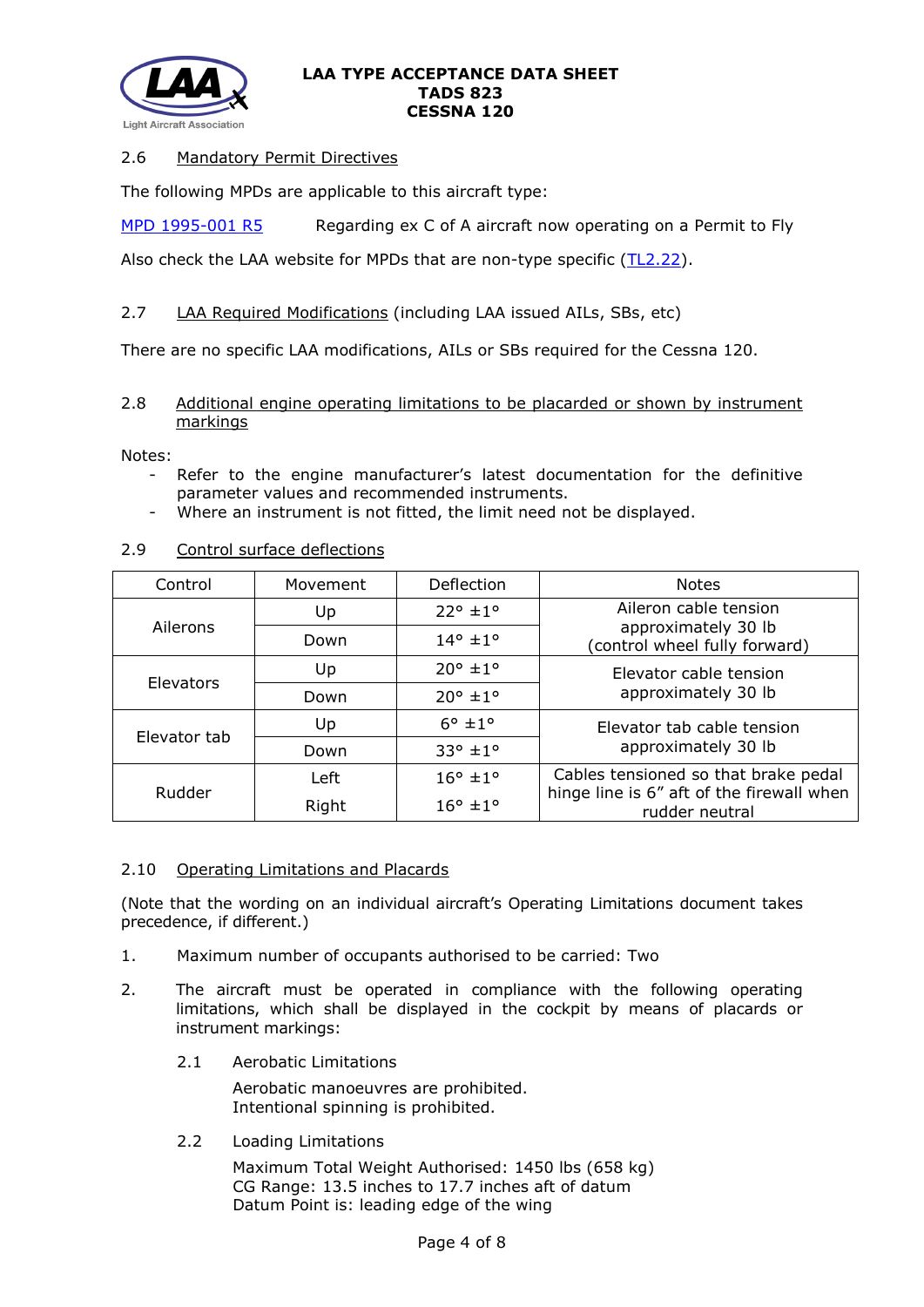

- 2.3 Engine Limitations Maximum Engine RPM (C85-12): 2575 Maximum Engine RPM (O-200-A): 2700
- 2.4 Airspeed Limitations Maximum Indicated Airspeed ( $V_{NE}$ ): 140 mph (122 knots)
- 2.5 Other Limitations

The aircraft shall be flown by day and under Visual Flight Rules only. Smoking in the aircraft is prohibited.

Additional Placards:

"Occupant Warning - This Aircraft has not been Certificated to an International Requirement"

A fireproof identification plate must be fitted to fuselage, engraved or stamped with aircraft's registration letters.

# 2.11 Maximum permitted empty weight

Not applicable.

# **Section 3 – Advice to owners, operators and inspectors**

## 3.1 Maintenance Manual

The [Cessna 120 Operation Manual](http://www.lightaircraftassociation.co.uk/engineering/TADs/823/Cessna%20120%20Operation%20Manual.pdf) includes some useful maintenance information.

There is also an [Illustrated Parts Catalogue.](http://www.lightaircraftassociation.co.uk/engineering/TADs/823/Cessna%20120%20IPC%20P104-12.pdf) Parts are still available through Cessna (in the UK Cessna parts are available through [Cessna Authorized Service Centres](http://txtav.com/en/service-locator) as well as some UK parts suppliers). Many PMA (pattern) parts are also produced by [McFarlane Aviation](https://www.mcfarlaneaviation.com/) Products and [Univair Aircraft Corporation](http://www.univair.com/categories/cessna/parts/cessna-120-140.html) (UK based parts suppliers often supply PMA parts from these parts manufacturers).

## 3.2 Standard Options

There are no standard options for the type.

Note: Any modifications to this type of aircraft require LAA Engineering approval for that specific modification and aircraft.

## 3.3 Manufacturer's Information (including Service Bulletins, Service Letters, etc)

In the absence of any over-riding LAA classification, inspections and modifications published by the manufacturer should be satisfied according to the recommendation of the manufacturer. It is the owner's responsibility to be aware of and supply such information to their Inspector.

There are numerous [service information publications](http://www.lightaircraftassociation.co.uk/engineering/TADs/823/Cessna%20120%20SB%20List%20150118.pdf) issued for the Cessna 120. Please contact LAA Engineering for any further information including an up to date list and copies of any of the publications.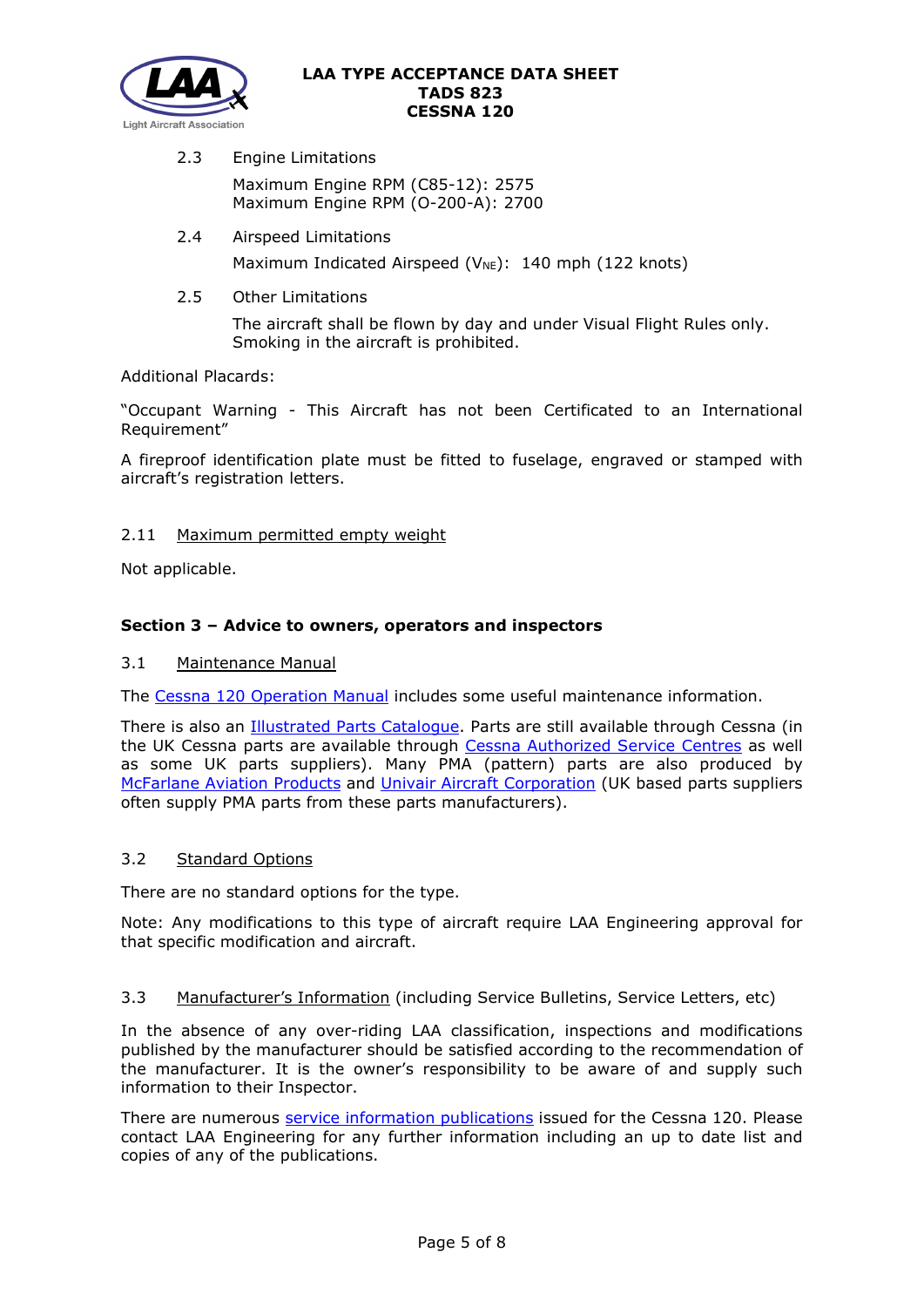

# 3.4 Special Inspection Points

There are no special inspection points beyond those already highlighted in various Airworthiness Directives. Below are some expanded notes on some of the above Airworthiness Directives.

- 1. FAA AD 46-44-01 Rudder stop bolts: Removal of the auxiliary rudder stops (two bolts) to eliminate the possibility of the flange of the bellcrank on the rudder bars catching on the bolt heads and locking the system.
- 2. FAA AD 46-44-02 Safety belt bracket reinforcement: Reinforced attachment of the safety belt brackets to fuselage skin by the addition of three AN 456AD5 rivets at the safety belt end of each bracket. Make certain that rivets pass through both bracket and fuselage skin to ensure a solid connection.
- 3. FAA AD 46-44-03 Windscreen retaining channel: Refers to reworking of the attachment of the windscreen upper edge by the installation of a retaining channel deeper than the original and extending the entire width of the fuselage. This modification is necessary to ensure the windscreen will not pull out at the top and alter the airflow, thereby seriously affecting the operational characteristics of the aircraft.
- 4. FAA AD 46-44-04 Carburettor hot air ducts. Refers to the replacement of carburettor hot air hoses installed up to 1946. Hoses should only be renewed with Cessna supplied parts. Note: there should be no induction hose as old as 1946 residing on any LAA aircraft!
- 5. FAA AD 47-06-10 Aileron carry-through bar: Install carry-through bar between the ends of the aileron control chain that is installed at the top of the control "T" to make a continuous loop at this chain installation so that both control wheels operate positively in the same direction. This is necessary to prevent possible locking of ailerons at full throw.
- 6. FAA AD 47-26-02 Wing leading edge rework: To eliminate the possibility of wing nose rib buckling and resultant failure of wing leading edge it is required that all aircraft within the above serial number range are modified by the installation of four rivets to the wing nose rib upper surfaces (rib numbers 2 to 10), reinforcing the spot welds introduced at manufacture. This AD also requires the addition of extra rivets (or Cessna fabric clips) to the top surfaces of all wing ribs.
- 7. FAA AD 47-43-01 Primer line relocation: To preclude the possibility of fuel coming into contact with the exhaust manifold in the event of a primer line failure the primer line must be re-routed and added protection installed forward of the engine bulkhead.
- 8. FAA AD 47-43-04 Rudder control cable horns: Gain access to the control cable horns on the cockpit rudder bar and inspect for signs of bending (probably caused through excessive foot pressure during parking brake operation and resulting in reduction of rudder travel). Bent parts which can be straightened without cracking should be reinforced by the installation of Cessna Pt No. 0411303. Cracked parts should be replaced with Cessna Pt No. 0310168 made of 0.080-inch steel. Note: This AD requires repetitive inspection every 100 hours, but for LAA aircraft it may be deferred to the following Permit renewal inspection or up to 150 hours, whichever is the sooner. This AD no longer applies once horns have been reinforced.
- Page 6 of 8 9. FAA 47-43-05 Elevator spar web reinforcement: Inspect for fatigue cracks in the elevator spar web at the hinges. It is not necessary to remove the elevator to inspect. These cracks start at the rivets or at an edge of the fitting and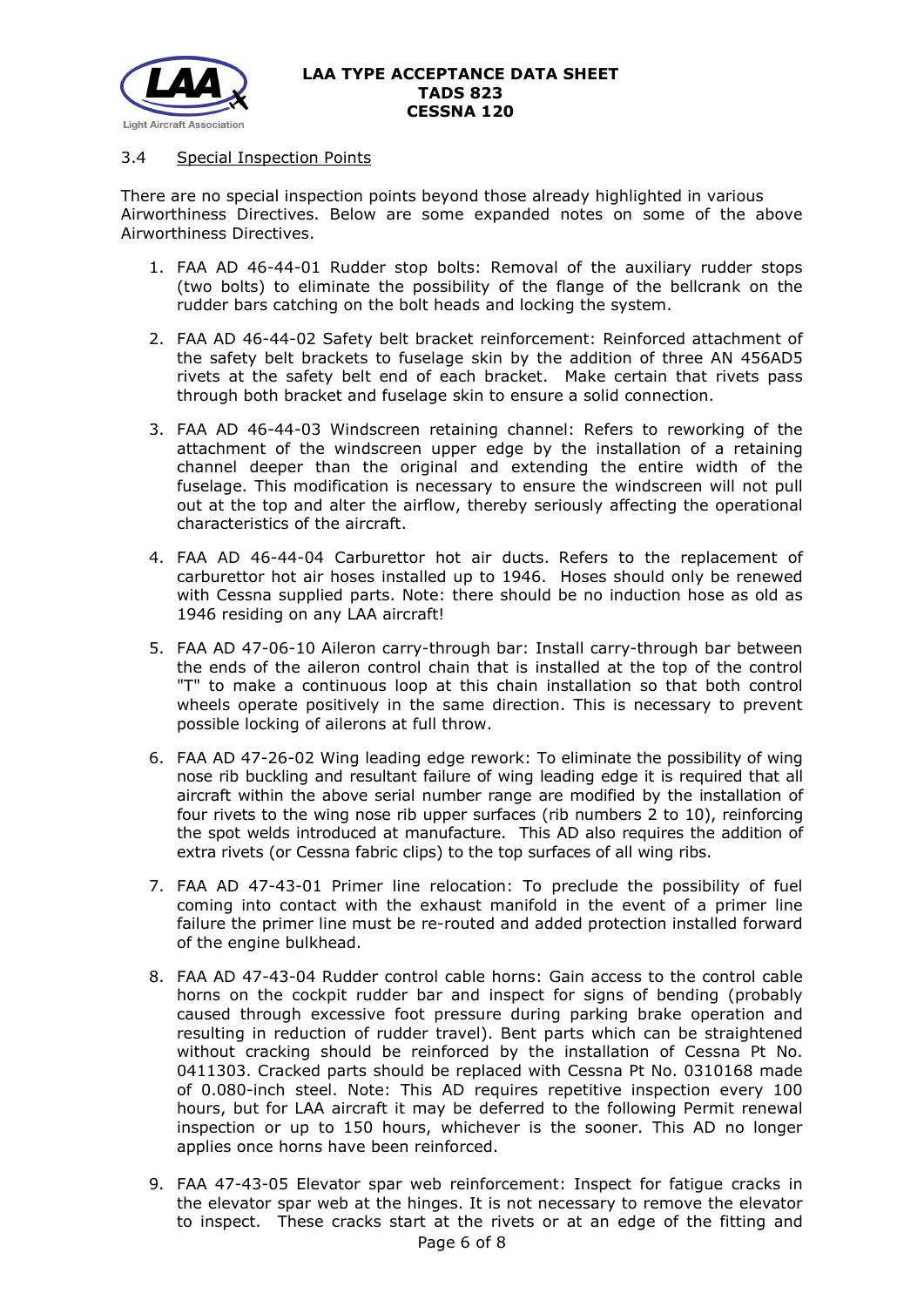

progress around the fitting until the elevator breaks loose. Cessna Service Letter No. 46 refers and specifies reinforcement repair schemes in the event of a crack being discovered. Note: This AD requires repetitive inspection every 100 hours, but for LAA aircraft it may be deferred to the following Permit renewal inspection or up to 150 hours, whichever is the sooner. This AD no longer applies once spar webs have been reinforced.

- 10. FAA AD 47-43-06 Aileron support ribs: Inspect the aileron support ribs for indications of buckling or cracking especially in the narrow part of the web next to the lightening hole and in the top flange just forward of the doubler plate. Damaged supports should be replaced with modified parts available from Cessna. Note: This AD requires repetitive inspection every 100 hours, but for LAA aircraft it may be deferred to the following Permit renewal inspection or up to 150 hours, whichever is the sooner. This AD no longer applies once modified parts have been fitted.
- 11. FAA AD 47-50-02 Fuselage bulkhead: Inspect the lower right-hand corner in the cut-out in the fuselage rear bulkhead for cracks which usually extend down to the rivet holes at the nearest anchor nut. If cracks are found repair by installation of Cessna modified bulkhead. Note: This AD requires repetitive inspection every 100 hours, but for LAA aircraft it may be deferred to the following Permit renewal inspection or up to 150 hours, whichever is the sooner. This AD no longer applies once modified parts have been fitted.
- 12. FAA AD 48-05-04 Operational limitations placard: Note: LAA Permit to Fly Operating Limitations take precedence over other operational limitations for aircraft operating on an LAA administered Permit to Fly.
- 13. FAA AD 48-07-01 Stabilizer attaching bolts: Inspect the two bolts attaching the horizontal stabilizer to the fin post for tightness and proper length. If no bolt threads extend through the fibre lock rings of the anchor nuts inside the stabilizer attachment fitting, or if the bolts show any indication of having backed off when checked with a wrench, they should be replaced with AN4-5A bolts on Serial Nos. 10091 and up, or AN3-5A bolts on earlier serial numbers. In making the tightness check use caution to avoid stripping the threads in the anchor nut. If the new bolts do not develop at least 3 inch- pounds torque in the anchor nut, AN4-H5A or AN3-H5A (drilled head) bolts should be substituted and safetied together with wire. Check the clearance of the elevator horn and horn bolts with respect to the cut-outs in the fin spar and increase it to a minimum of 1/8 inch wherever necessary. This inspection must be carried out annually.
- 14. FAA AD 48-25-02 Welded exhaust muffler: Remove heat muffs from the carburettor hot air and cabin hot air heat exchangers and inspect the muffler assemblies for evidence of cracks particularly adjacent to where the exhaust stacks and tailpipe are welded to the muffler. This AD requires repetitive inspection every 25 hours. Note: This AD does not apply to the more modern Cessna 150 'clamped' exhaust type found fitted to most LAA Cessna 120s and is available as a retro-fit.
- 15. FAA AD 48-25-03 Wing drag wire system: Inspect wing drag wire system for loose or broken drag wires and inspect ribs for damage. Inspection openings should be installed aft of the rear spar just inboard of Rib 5 and just outboard of Rib 10. Drag wires should be rerigged if loose, or replaced if broken, and drag ribs should be repaired or replaced if buckled. No. 6 drag wires in the outer wing panel found broken are to be replaced with No. 8. Buckling of the intermediate rib flanges at the spar cut-outs does not render the wing unairworthy, however, reinforcement with Cessna Pt No. 10004-58 is recommended. If the flanges are